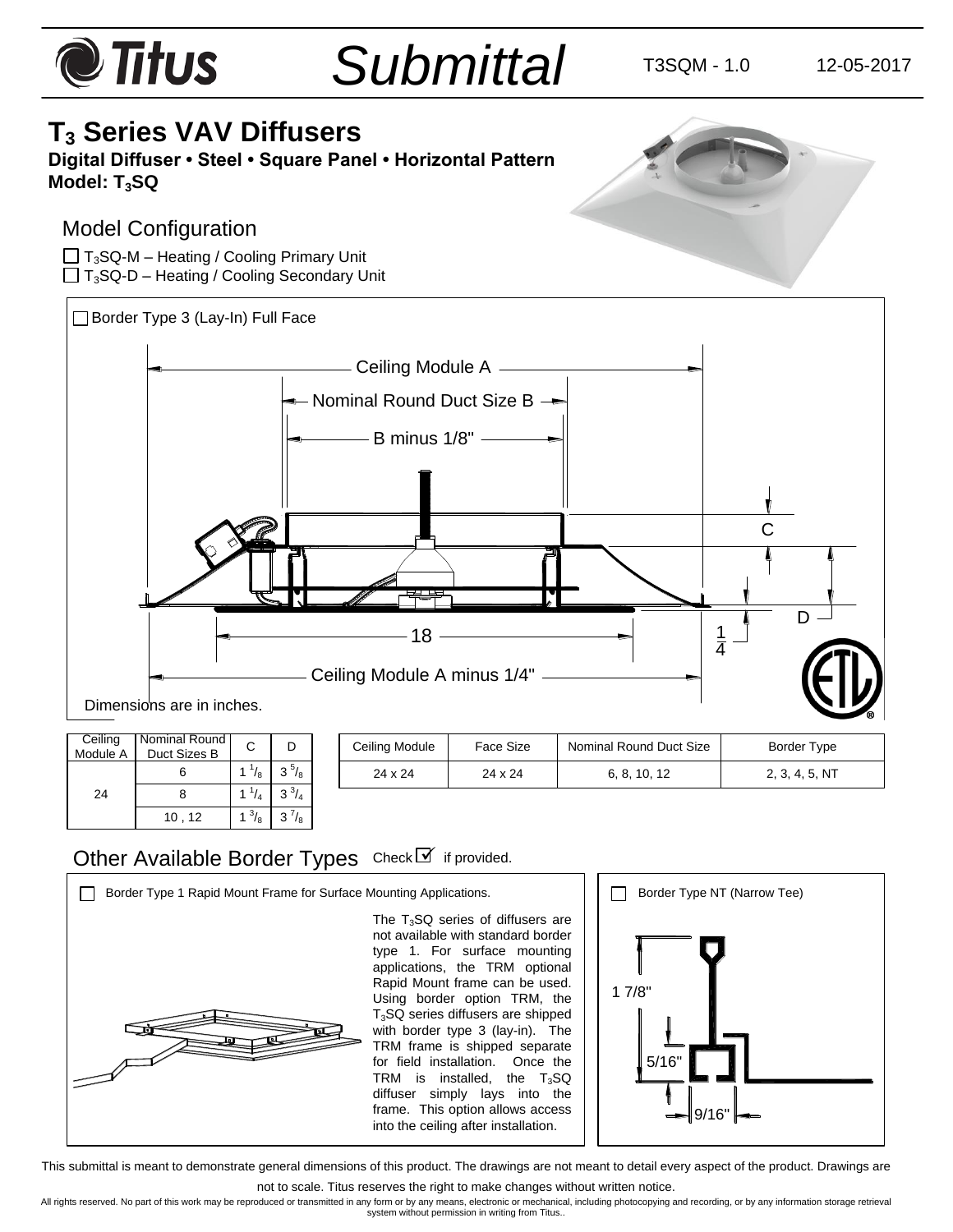#### Other Available Border Types – cont. Check  $\overline{\mathbf{y}}$  if provided.





# Optional Accessories

Check  $\overline{\mathcal{I}}$  if provided.



This submittal is meant to demonstrate general dimensions of this product. The drawings are not meant to detail every aspect of the product. Drawings are

not to scale. Titus reserves the right to make changes without written notice.

All rights reserved. No part of this work may be reproduced or transmitted in any form or by any means, electronic or mechanical, including photocopying and recording, or by any information storage retrieval<br>system without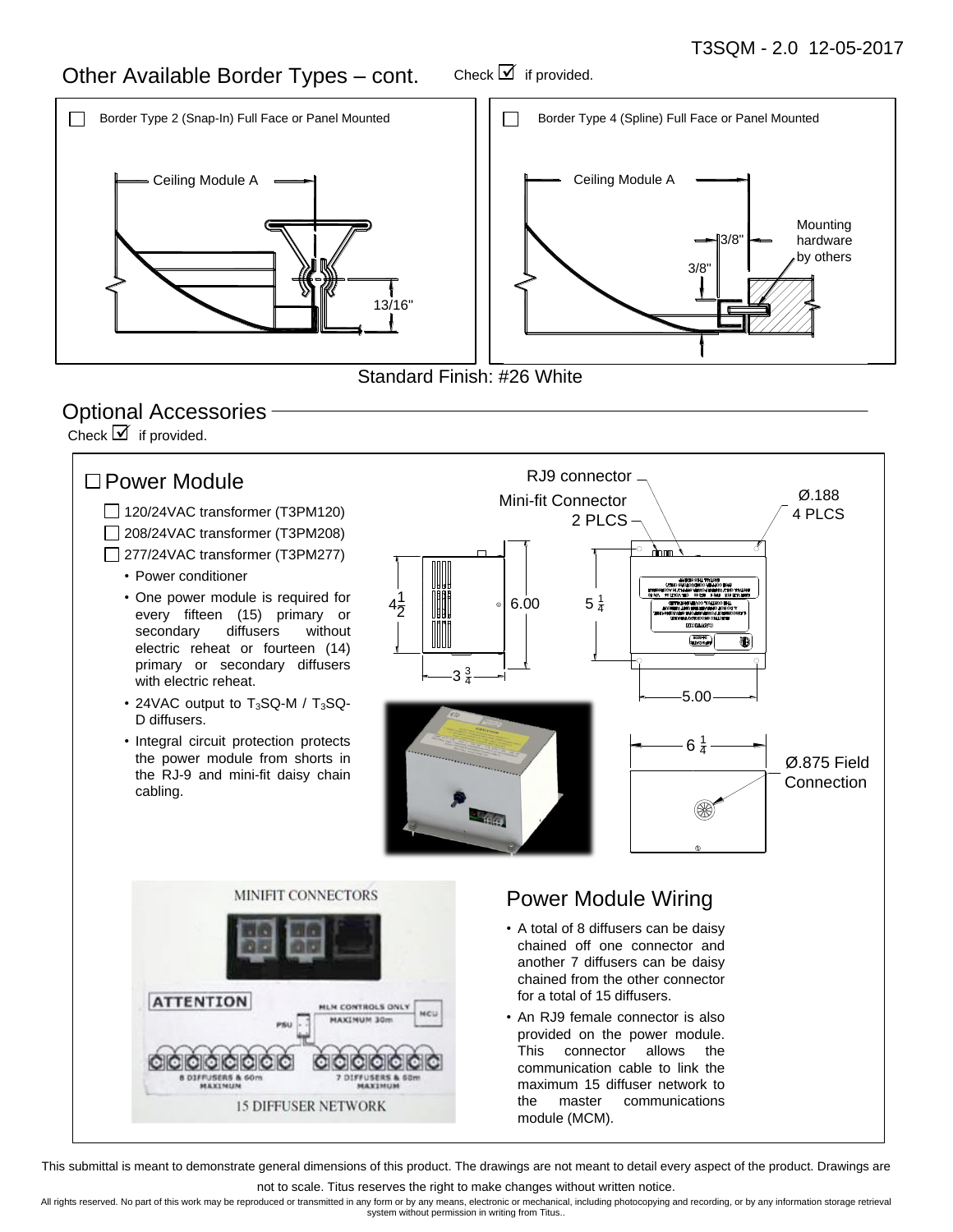### Optional Accessories

Check  $\triangledown$  if provided.

#### □ Master Communciation Module

- $\Box$  MCMSA Stand Alone
- $\Box$  MCMB1 Bacnet (TCP/IP)
- $\Box$  MCMB2 Bacnet (MS/TP)
- □ MCMLW LonWorks
	- Available with Standard (Titus) communication module, BACnet, or Lonworks gateway
	- MCM Is the central data collection and distribution point for up to 60 VAV field diffusers per module.
	- Features four diffuser channel inputs which can accommodate up to 15 diffusers per channel.
	- Interface software is designed as a commissioning tool as well as for data monitoring, logging, and fault finding.
	- Software is supplied with each shipment.

UP

**DOWN** 

# □ Controller / Thermostat

- $\cdot$  Each T<sub>3</sub>SQ-M primary diffuser comes with a controller / thermostat.
- 24VAC RJ-12 control cable connection.
- Room sensor with LCD display
- Provides Setpoint Temperature adjustment & room temp display.
- Interfaces with a USB module in order to interface with software for further functionality.
- Dimensions are 3" x 3 ¼"

# □ Inlet Heater (Supplemental)

- Installs into neck of diffuser
- 120V, 208V, or 277V single phase input power (field connect)
- Black heat element
- SCR modulating heater control
- Ships loose for field installation
- Integrated wiring interface box
- Two automatic reset thermal cutouts
- Airflow proving switch

| Available kW: |      |      |      |             |      |      |
|---------------|------|------|------|-------------|------|------|
| Inlet         | kW   |      | FI A |             |      |      |
| Size          | 120V | 208V | 277V | <b>120V</b> | 208V | 277V |
| 6             | 0.75 | 0.75 | 0.75 | 6.3         | 3.6  | 2.7  |
| 8             | 1.0  | 1.0  | 1.0  | 8.3         | 4.8  | 3.6  |
| 10            | 1.25 | 1.5  | 1.5  | 10.4        | 7.2  | 5.4  |
| 12            | 1.25 | 2.0  | 2.0  | 10.4        | 9.6  | 7.2  |

This submittal is meant to demonstrate general dimensions of this product. The drawings are not meant to detail every aspect of the product. Drawings are

not to scale. Titus reserves the right to make changes without written notice.

All rights reserved. No part of this work may be reproduced or transmitted in any form or by any means, electronic or mechanical, including photocopying and recording, or by any information storage retrieval system without permission in writing from Titus..

 $2\frac{7}{5}$ 7 8





Nominal Duct Size B minus 1/8"

mmmmm

 $4\frac{1}{6}$ 5 8  $4<sub>7</sub>$ 1 2

3, 5 8

Т

24V outpu

Field connect line voltage